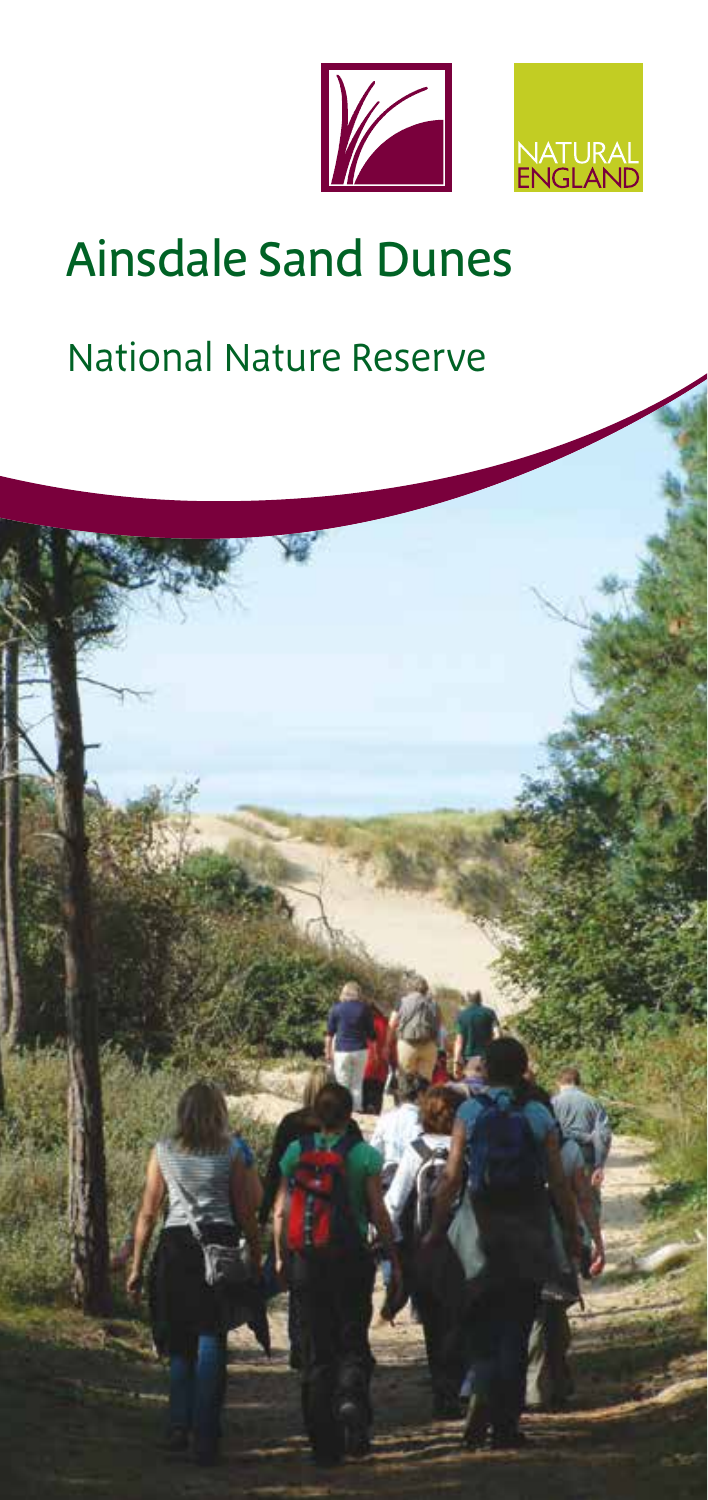### Welcome to Ainsdale Sand Dunes National Nature Reserve

Ainsdale Sand Dunes National Nature Reserve is one of the most important wildlife sites in England. The site was established in 1965 to protect the finest example of lime-rich sand dunes on the North West coast.

Today the National Nature Reserve allows many rare species to flourish whilst providing a place for visitors to get close to nature and enjoy the magnificent scenery of dunes, pinewoods and golden sands. It occupies the central part of the Sefton Coast Site of Special Scientific Interest (SSSI) a 21km long unspoilt sand dune system which stretches from Liverpool to Southport.

# A colourful history

The dunes of the Sefton Coast have been formed over many hundreds of years, with sand blown inland from the beaches and trapped by specialist coastal plants such as marram grass that can tolerate the dry, salty conditions.

Throughout the 17th and 18th centuries large areas of the dunes were maintained as rabbit warrens and later efforts were made to convert the poor nutrient sands into farmland, notably for asparagus farming.

At the beginning of the 20th century, in an attempt to stabilise the dunes the Formby estate landowners created pine plantations which are now a distinctive part of the local landscape.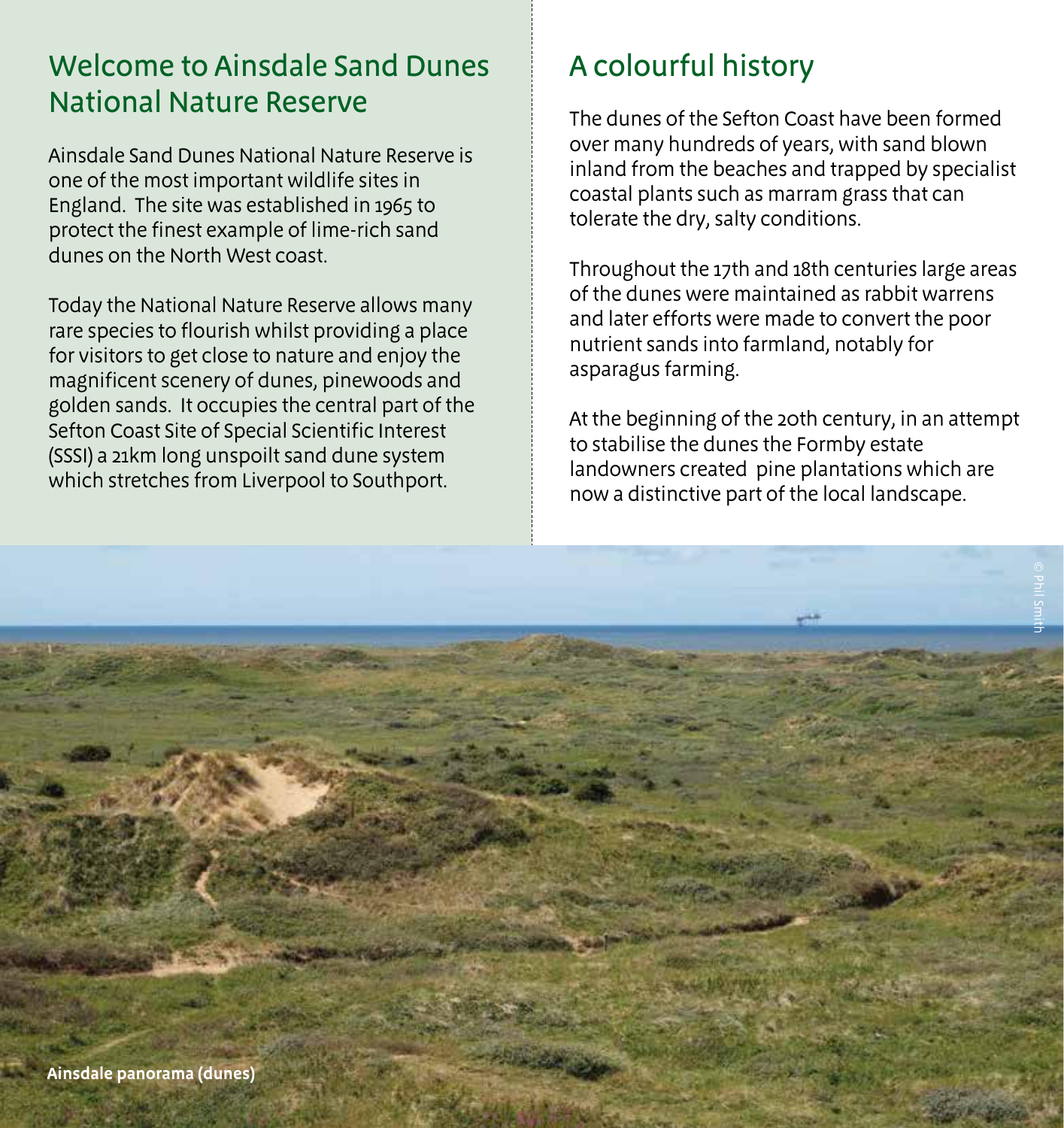

# Beach foragers

The beach supports large numbers of wading birds throughout the autumn and winter, feeding on the rich pickings of crab, molluscs and sea urchins washed up onto the strandline.

#### Dune slacks

In between the ridges and dry dune grasslands are damper valleys, or dune slacks. Around 40% of Britain's dune slacks are found here on the Sefton Coast. The slacks flood in winter, providing pools for rare natterjack toads, whose distinctive call can be heard for miles around. The pools are also used by great crested newts and many dragonflies. As the pools dry up during the summer they are replaced by carpets of beautiful orchids, and other rare and interesting flowers such as seaside centaury, yellow bartsia, bog pimpernel and round leaved wintergreen.

### Dune grasslands

The dune grasslands support a wide variety of life, including spiders, grasshoppers and specialist beetles. The rabbits which graze these dunes unearth bare sand for sand lizards to lay their eggs and allowing the northern dune tiger beetle and the vernal mining bee to create their own burrows.

Plants found in these areas include biting stonecrop, sticky stork's-bill and heath dog violet, often accompanied by the caterpillar of the dark green fritillary. The very rare field gentian has the largest colony in Britain if not Europe on this reserve – look out for the purple flowers in late summer and autumn. 460 species of plants have been recorded on the NNR many of them in the open grassland habitat of the dunes and slacks.

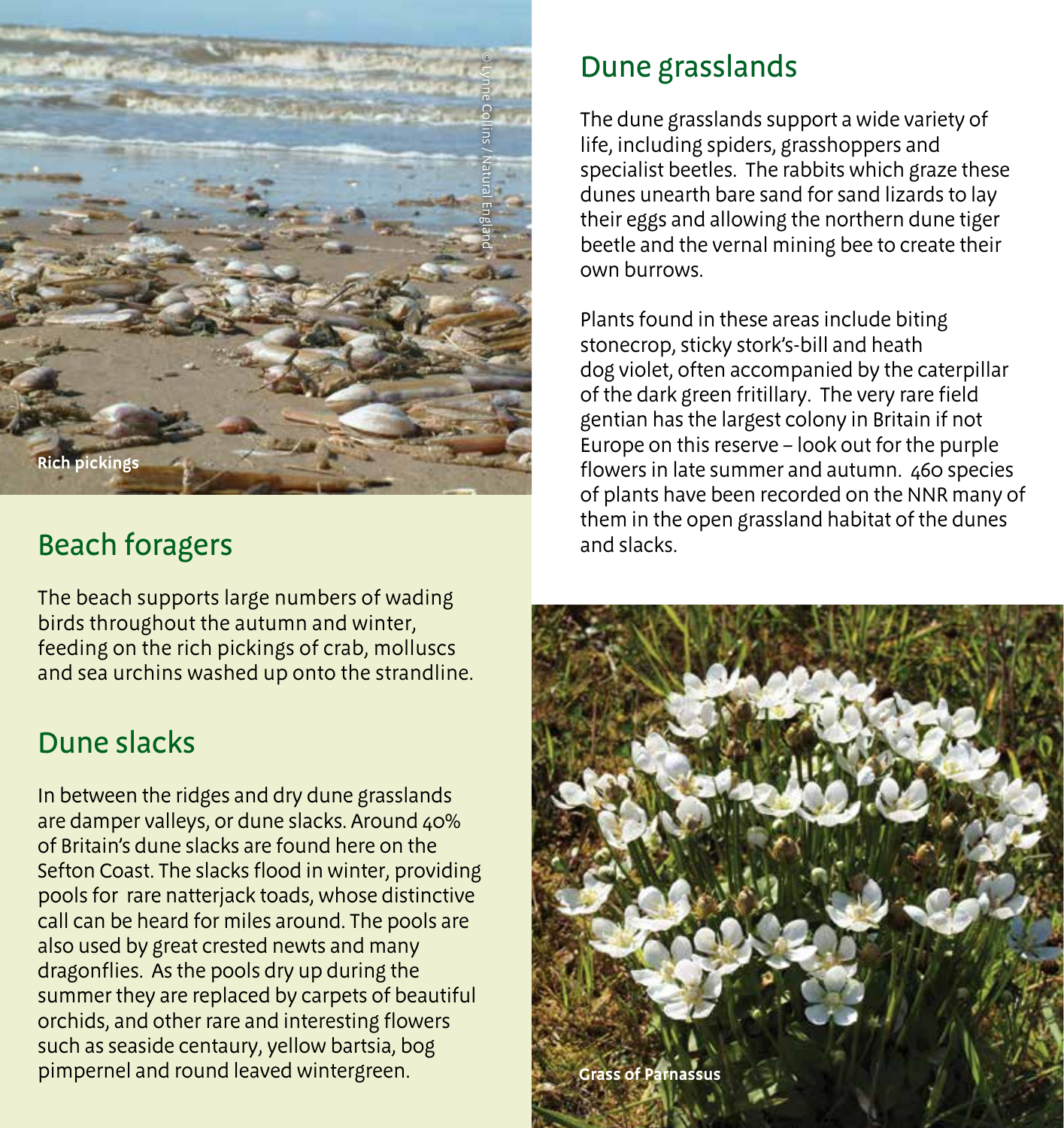**Northern Dune Tiger Beetle Shetland Cow**<br> **Shetland Cow** 

#### Woodlands

The pinewoods at the landward part of the reserve provide shelter from the sea breezes and shade from the sun. The woodlands are dominated by Corsican pine, interspersed with areas of wet woodland, alder beds and scrub. The pines are home to the endearing red squirrel, and where the sunlight is able to penetrate the canopy, dune and green flowered helleborine can be found. In Autumn the fruiting bodies of fungi begin to appear, offering a fascinating new world of dead man's fingers, plums and custard and blueleg brownies!

#### Managing the National Nature Reserve

Ainsdale Sand Dunes is a special place that requires careful management to ensure all of its wildlife can thrive, and all of our visitors can enjoy the very best of experiences. Natural England's work is devoted to these causes.



© Phil Smith

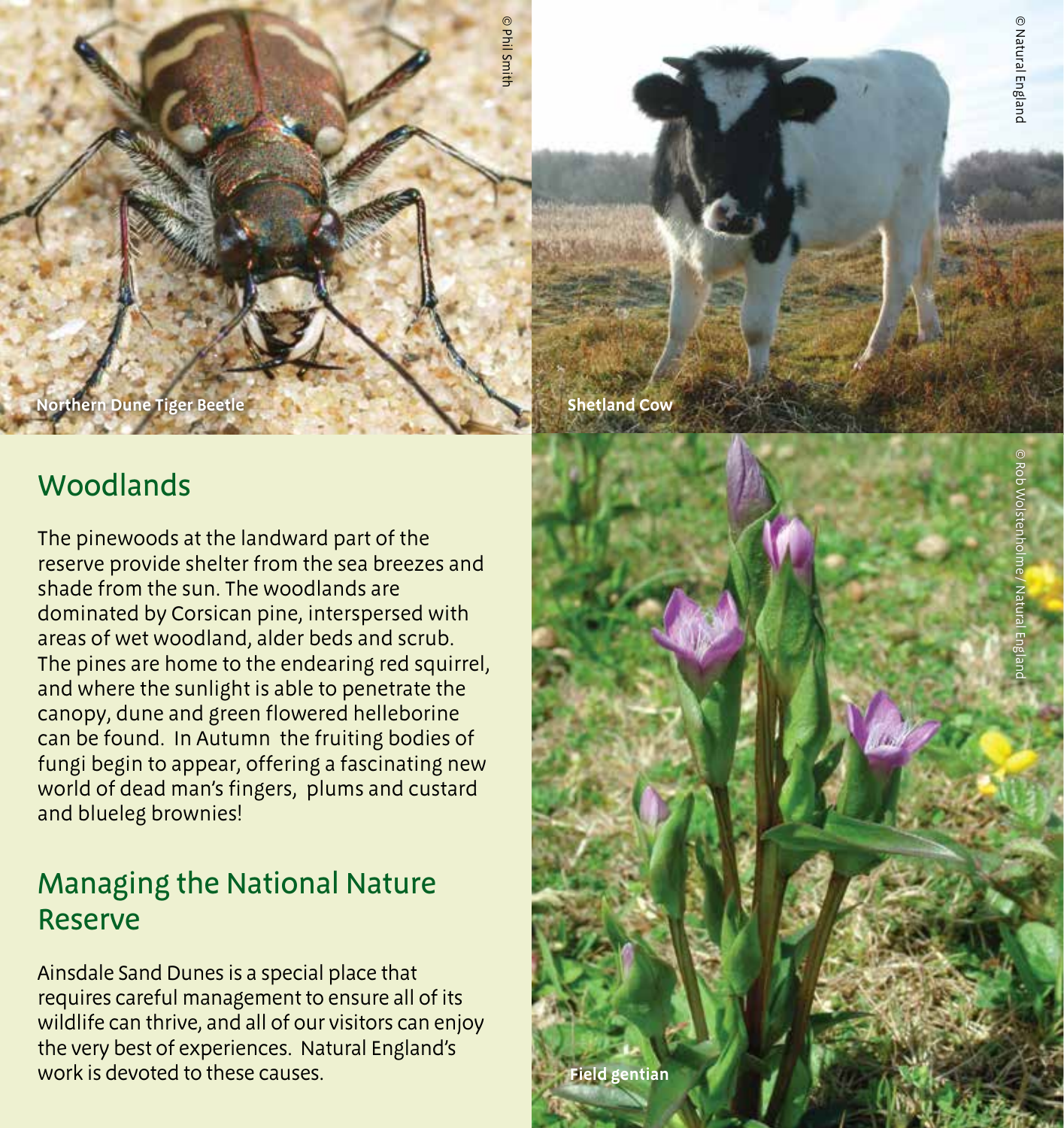

The sand dunes are grazed by Herdwick sheep over winter, along with a small number of Shetland cattle. Tree and scrub cutting is crucial to keep the dunes as open as possible for the multitude of rare plants and animals found here. Marram grass planting also takes place, just as it did 300 years ago, to help restore sand dune habitat. Much of this work is carried out by volunteers.

The rear pinewoods are managed to provide a better age structure for the cone baring trees as a food source for the red squirrel. Our woodland operations include thinning, coppicing, creation of firebreaks and replanting. Some areas of pinewoods closest to the sea have been removed in order to restore the original dune habitats.

Looking forward, ensuring the open dunes habitats remain connected along the Sefton Coast should allow the specialist wildlife to survive and mean the dunes provide natural coastal protection in response to erosion caused by the sea.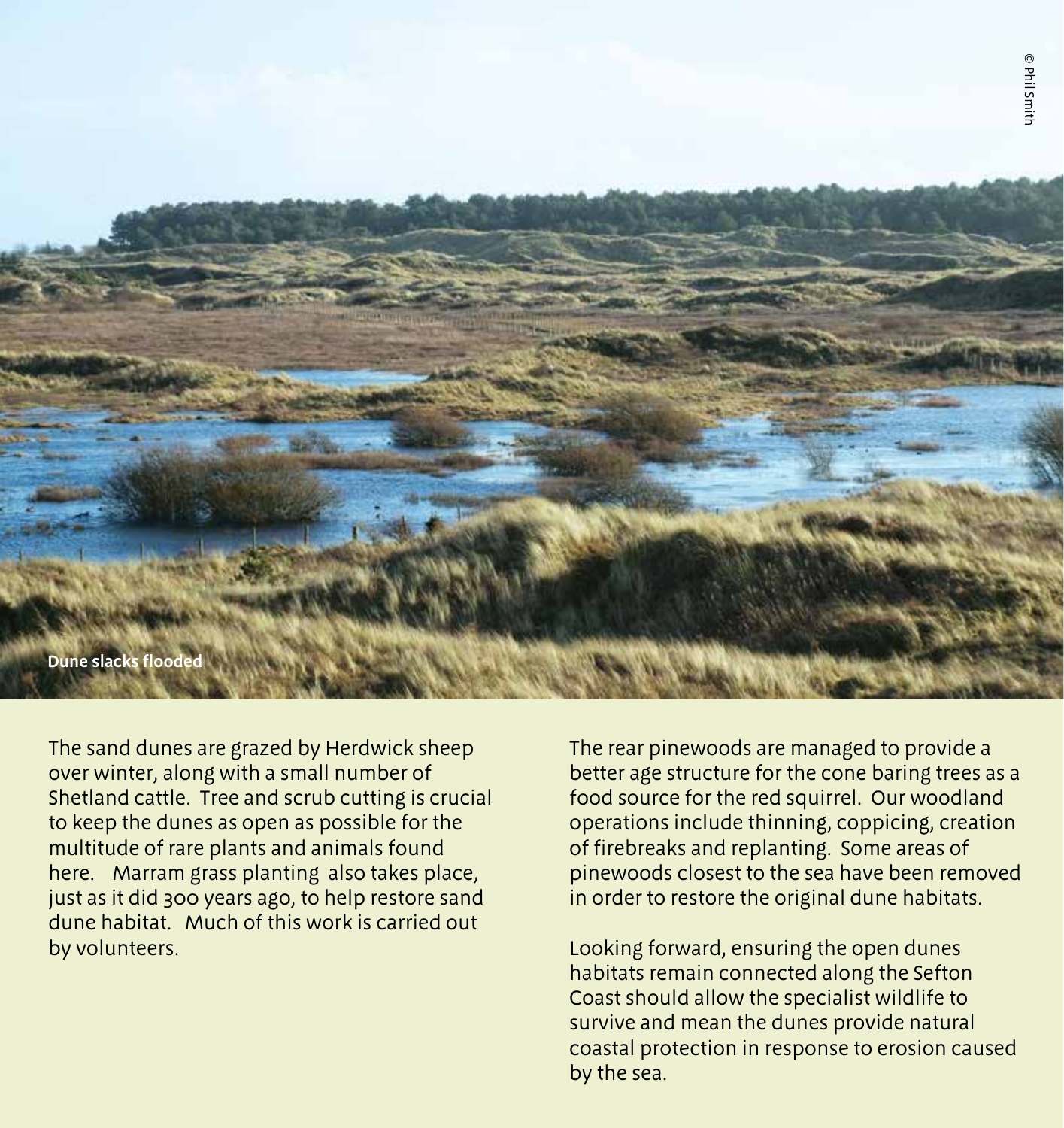

# A place to explore

The reserve has a network of around 8 miles of footpaths marked by colour – banded posts (see map). The Woodland and Fisherman's Path are also accessible by bike, pushchairs and wheelchairs.

Away from these way marked routes visitors can feel free to explore the quieter parts of the site. In order to protect the rare and sensitive wildlife found on the reserve, we ask that dogs are kept under close control at all times, dogs are not allowed in the grazing enclosures under any circumstances.



# Join us to find out more...

The NNR hosts a programme of events throughout the year, details of which can be found in the Events Guide to Sefton's Natural Coast leaflet.

There are also many ways in which you can get involved on the reserve through volunteering. We have opportunities for people to help with practical work outdoors, wildlife monitoring, education and events, and visitor management. No previous experience is required, so why not give it a go?

Ainsdale Sand Dunes NNR 2 West End Lodge Pinfold Lane Ainsdale Merseyside PR8 3QW

Tel: 01704 578774 enquiries@naturalengland.org.uk

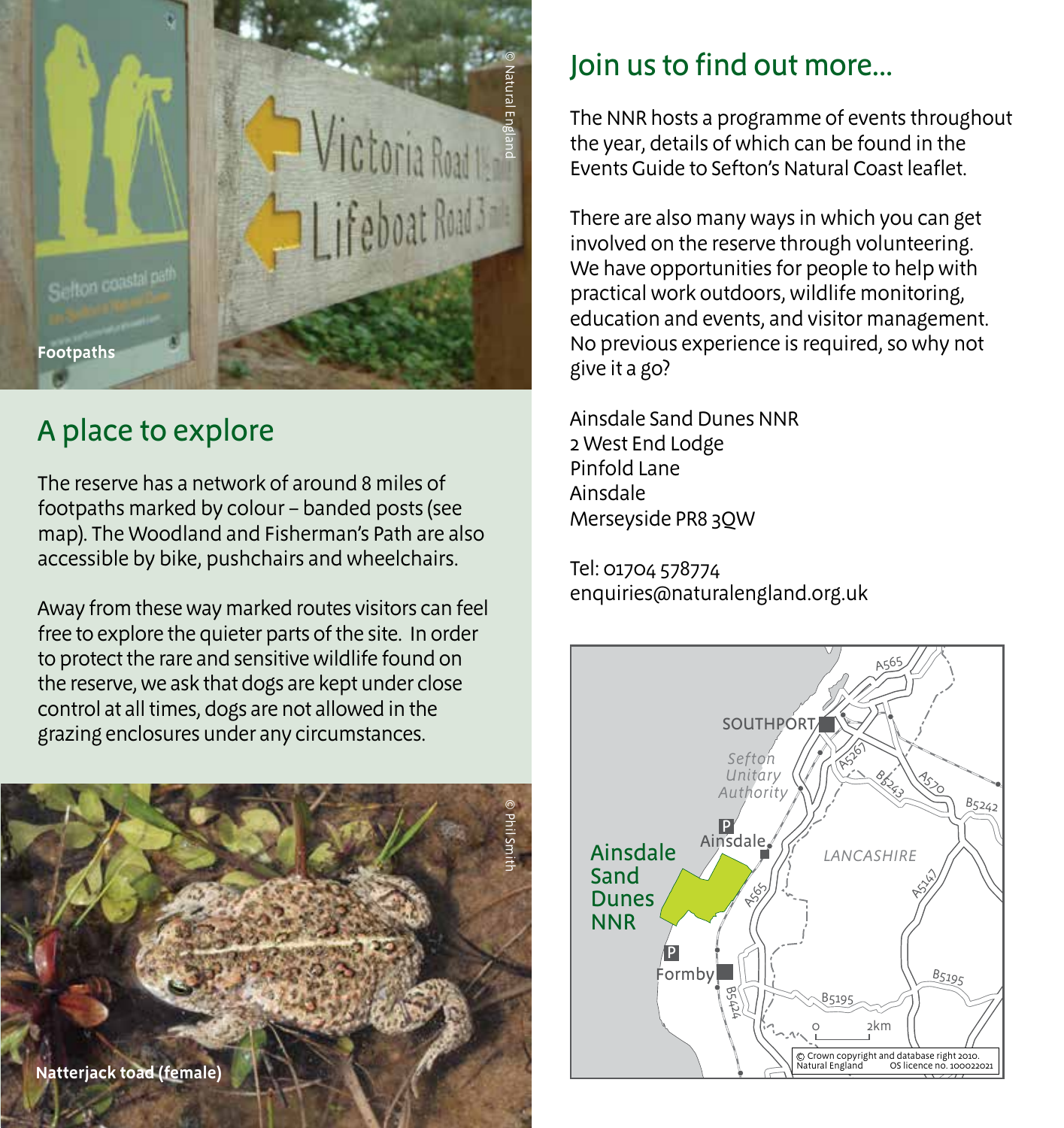# Getting here

There are footpath entrances to the reserve from Pinfold Lane and the Coastal Road, Ainsdale; Fisherman's Path, Freshfield; and from north and south along the beach and frontal dune paths. The NNR can also be visited via the Trans Pennine Trail, Sustrans Route 62, and the Sefton Coastal Footpath which provides access to the entire length of Sefton's Natural Coast.

We are a short walk away from both Ainsdale (1.2km) and Freshfield (1.4km) train stations, and local bus services stop at Freshfield station, Pinfold Lane and Gleneagles Drive.

There is no public parking on the reserve, although a limited number of disabled parking places are available (please call the reserve office for more information). Public parking can be found at Ainsdale-on-Sea beach car park, with access to the NNR via the beach or neighbouring Local Nature Reserve.

www.merseytravel.gov.uk or 0871 200 22 33. www.sustrans.org.uk/ncn/map/route/route-62 www.sefton.gov.uk/PDF/TSD\_Walking\_Cycling\_ Guide.pdf





#### Advice for visitors

Be safe, plan ahead and let someone know your plan, come prepared for the weather and wind conditions and be aware of the tide.

Respect any signs.

Beware of uneven or slippery ground and rabbit warrens.

Take all your litter home.

During dry weather conditions there is a high risk of fire. Visitors are advised not to discard cigarettes or glass bottles.

Campfires, camping and BBQs are not allowed on the reserve.

Dogs should be kept under close control preferably on a lead, they are not allowed within the fenced areas of the open dunes.

Cyclists should make way for pedestrians and reduce their speed on blind bends.

Horse riding is not permitted on the reserve except along the beach.

Further information and the local tide timetable can be found at www.seftoncoast.org.uk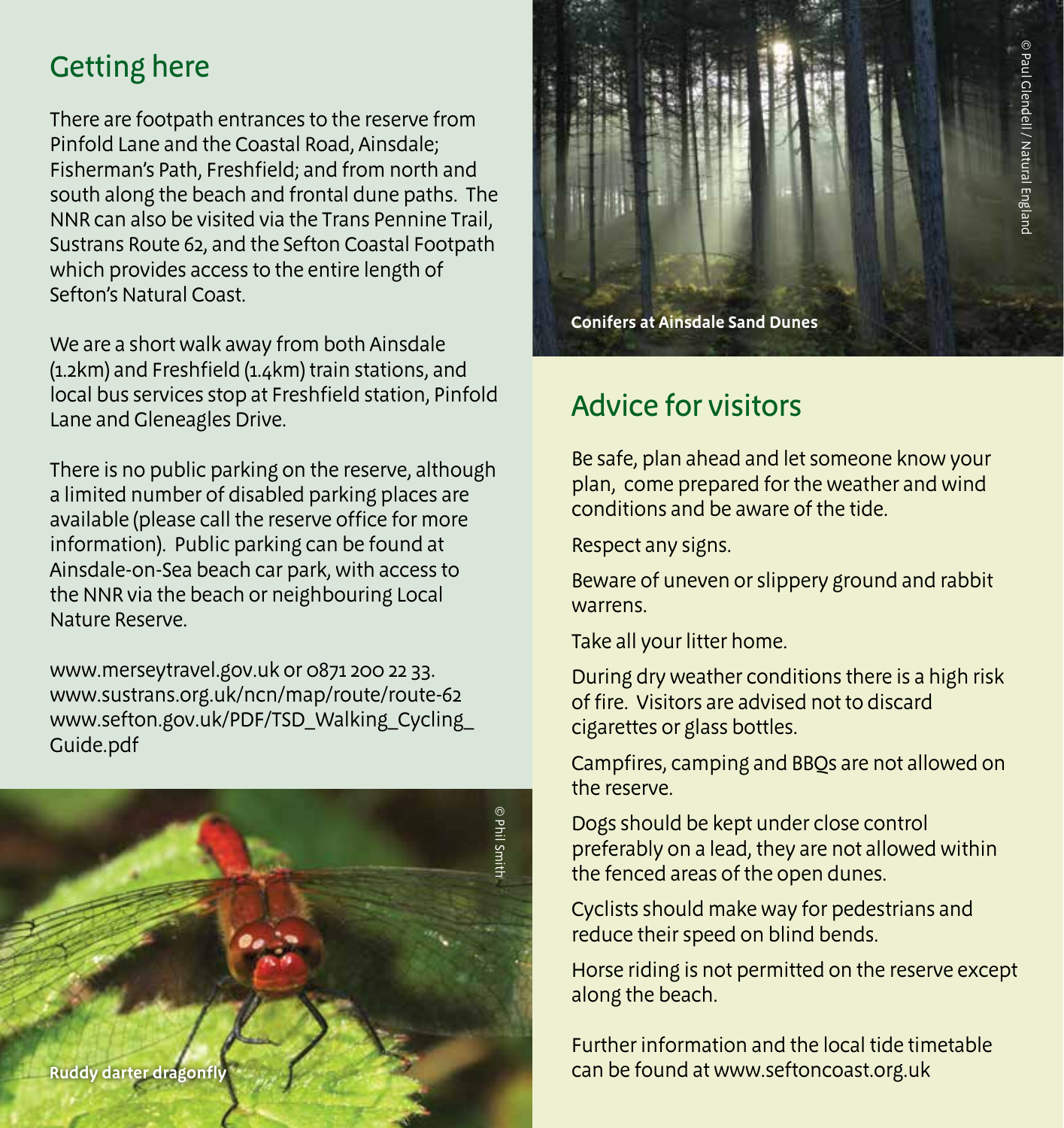